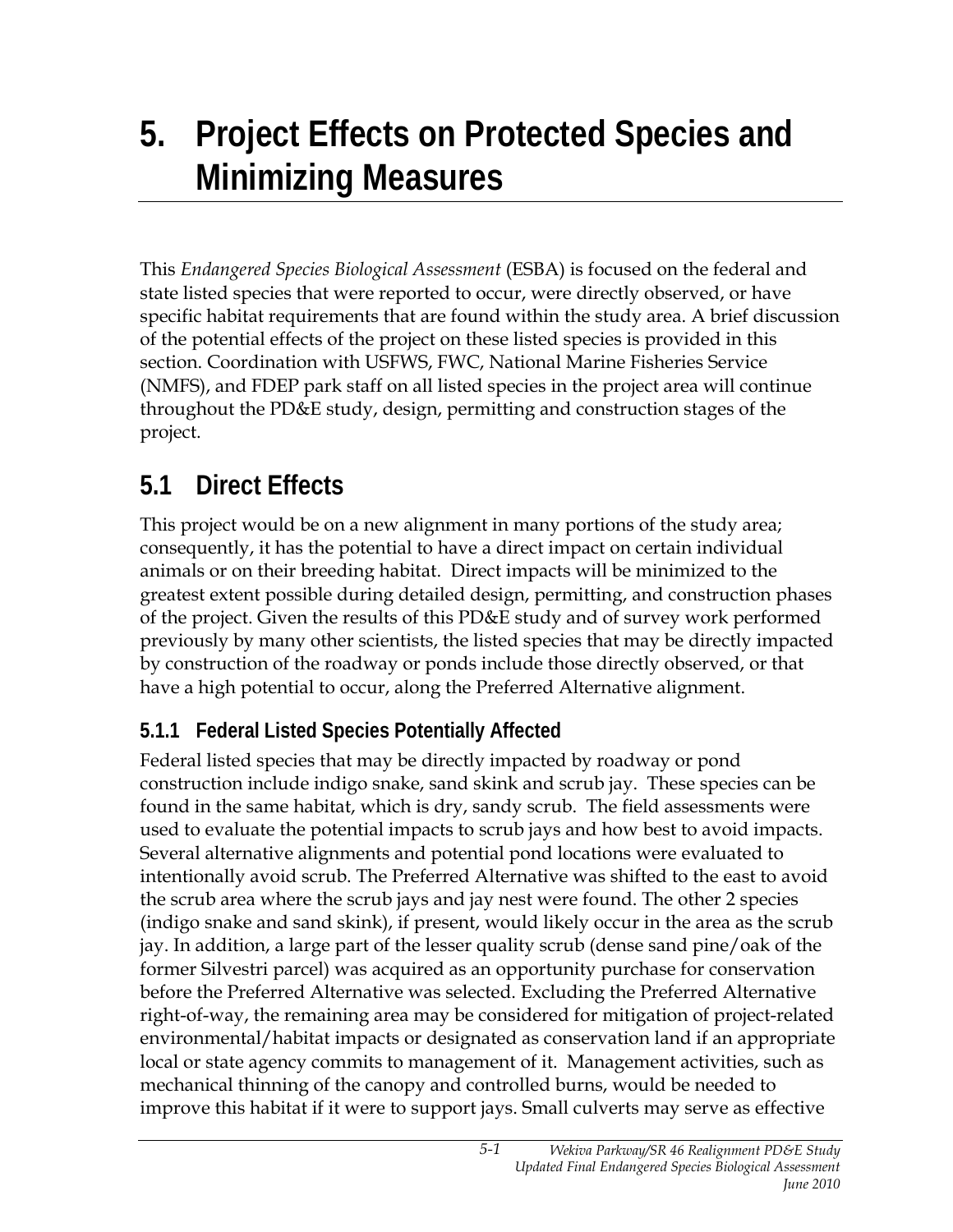- − Wekiva River Mitigation Bank property (1,553 acres) conservation easement on private property formerly known as New Garden Coal
- − Pine Plantation property (385 acres, to date) Will serve as a buffer to protect surface and ground water resources within the Wekiva Study Area, including recharge within the Wekiva River springshed, and will protect it from future development.
- − Former Silvestri parcel approximately 171 acres potentially for additional minimization through habitat management, such as mechanical thinning of the canopy and controlled burns of the dense sand pine/oak.
- Standard protection measures for the eastern indigo snake will be implemented during construction.
- Relocation permit will be obtained for gopher tortoise burrows that may be affected during construction of the Preferred Alternative.
	- − Gopher tortoise will be relocated to the conservation portion of the Neighborhood Lakes property, which will contribute to the FWC's goal of increasing protected tortoise habitat. Also, the carrying capacity of this parcel may be improved when properly managed by FDEP (e.g., no cattle grazing).
- New surveys will be conducted in the area during final design and permitting to avoid potential future impacts to listed species that may have moved into the area.
- During detailed design, innovative approaches to stormwater treatment pond designs could potentially enhance wood stork foraging in the area.
- During detailed design, innovative approaches to floodplain compensation could eliminate the need for constructed ponds in uplands that are adjacent to wetlands, thus conserving existing upland habitat. Uplands adjacent to wetlands are extremely important for supporting the complete life cycle requirements of many species.
- Coordination with USFWS, FWC, DOACS/Division of Forestry (Seminole State Forest), and FDEP park staff on listed species occurrence and habitat (such as red-cockaded woodpecker, scrub jays) was conducted and should continue throughout the study, design and permitting stages of the project.

# **5.6 Agency Concurrence on Project Effects**

### **5.6.1 USFWS**

Initial coordination with the USFWS was completed, and after review of the Final Draft ESBA and other coordination including field visits, the USFWS provided a letter of concurrence dated January 15, 2008 (see **Appendix C**). The USFWS

*5-7*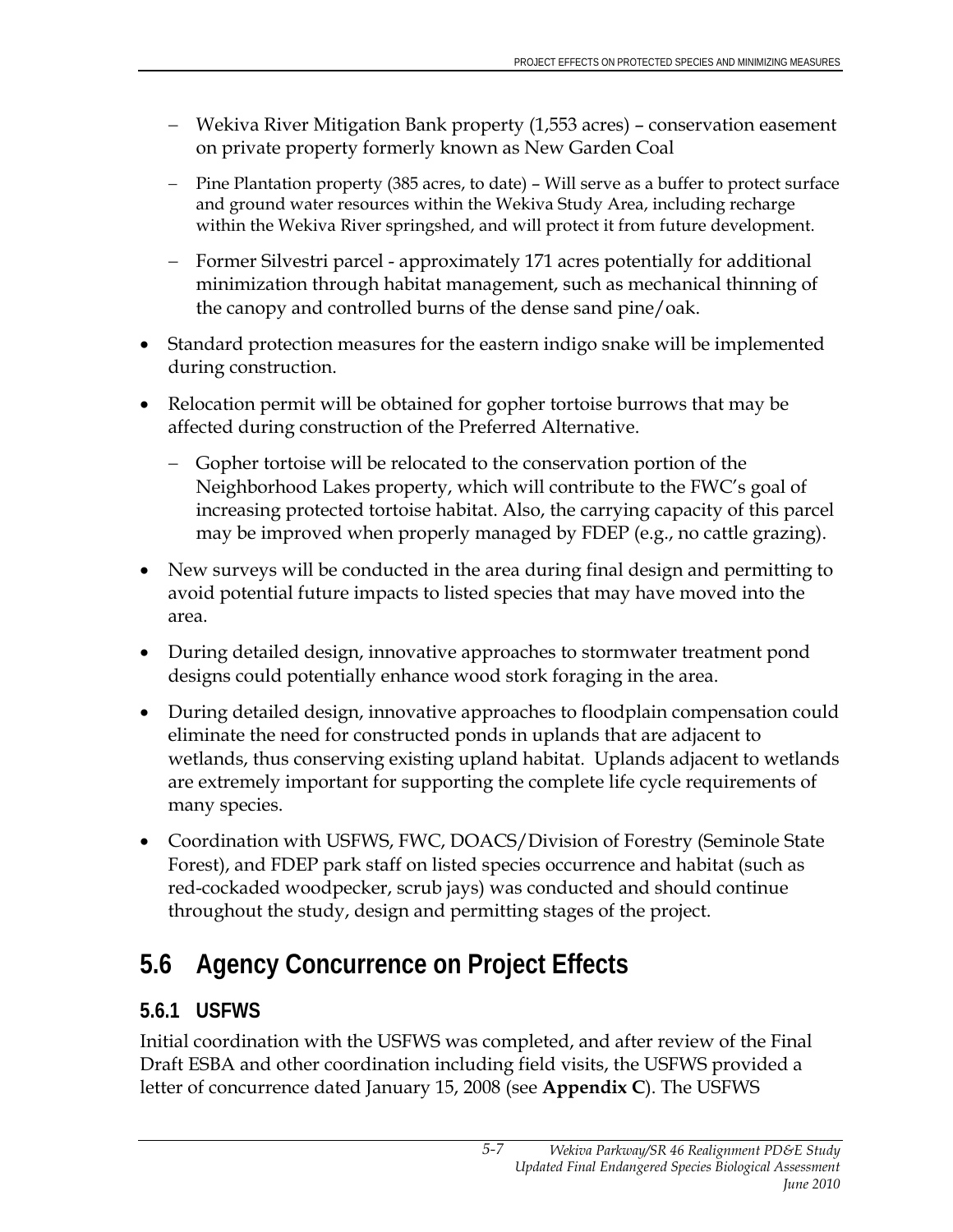### **5.4 Interdependent and Interrelated Actions**

USFWS defines "interdependent and interrelated actions" as separate actions that would have no purpose if it were not for the specific project, such as to support the project (USFWS 2004). For example, in the case of a new residential development an access road and power line may be needed. For the Wekiva Parkway study area, outside the project right of way there are no associated interdependent and interrelated actions, except for the positive actions of acquiring large parcels of land for conservation.

### **5.5 Summary of Minimizing Measures of Project Effects**

- The alignment and location of the Preferred Alternative and stormwater treatment ponds were shifted:
	- − as far west as possible through the Neighborhood Lakes parcels, given speed and safety design requirements, to maximize contiguous lands with FDEP state park property
	- − to avoid the only scrub area, west of Plymouth Sorrento Road, where scrub jays and nest were found
	- − to avoid all three minor spring runs near Boch Road, east of CR 437
	- − to avoid direct impact to burrowing owl nests on the Neighborhood Lakes parcels purchased for conservation; burrowing owls are expected to continue to nest in the area
	- − as far west as possible through the Neighborhood Lakes parcels to minimize impact on gopher tortoise habitat
	- − to minimize wetland impacts by crossing the narrowest portion of the marsh used by white ibis on the Neighborhood Lakes property
	- − for 800-foot bridge over the wetlands on the Neighborhood Lakes property.
- Long bridges will open up the wildlife corridor between the Rock Springs Run State Reserve and the Seminole State Forest; will increase habitat connectivity and improve effectiveness of the wildlife underpass.
- Longer, higher bridging over the Wekiva River will increase habitat connectivity.
- Acquired property (several thousand acres) for conservation as habitat mitigation:
	- − Neighborhood Lakes property (1,619 acres of which 1,440 will be in conservation) - with burrowing owls, gopher tortoise, wading bird foraging, and sand hill crane foraging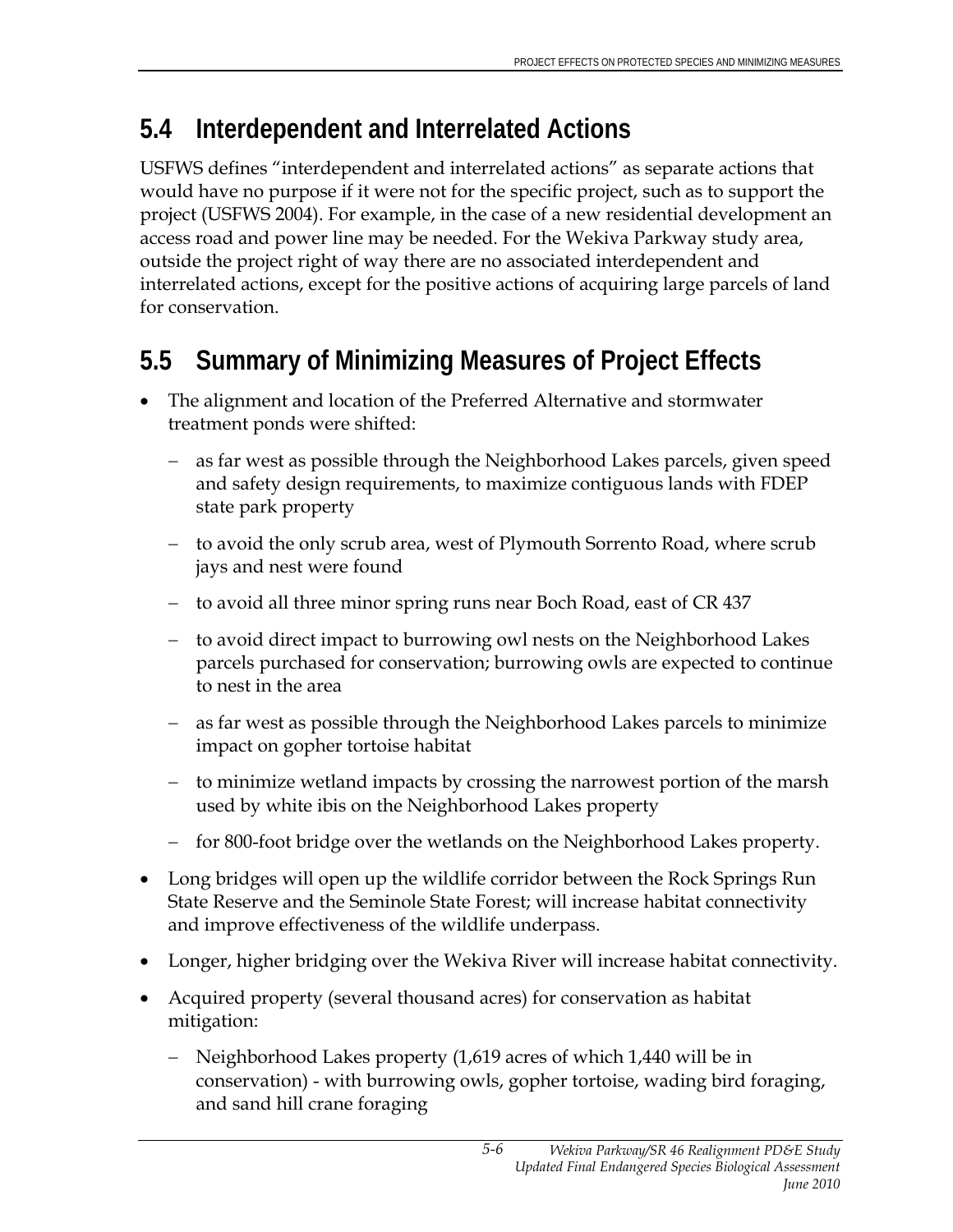to be within the right-of-way and the foraging pools within the park boundary; where FDEP staff could assess the pond's effectiveness and utilization by wood storks and other wading birds.

### **5.3 Cumulative Effects**

USFWS defines "cumulative effect" in this situation as "the effects of unrelated future state and/or private activities, not involving federal activities that are reasonably certain to occur within the project area" (USFWS 2004).

History has proven that these types of projects will have cumulative effects, in terms of new residential and commercial development occurring near the new roadway. Some of the changes in land use patterns, population density, or growth rate are projected to occur irrespective of this roadway project. However, the *Wekiva Parkway and Protection Act* has addressed development limitations around new interchanges. The intent of this project is to complete the Western Beltway around the greater Orlando area while providing very few new local-access interchanges so as to not encourage development of the adjacent area. With the addition of the service road within the 300-foot limited access right-of-way in Lake County East, two local access interchanges were removed, further reducing the potential for development.

A large portion of the adjacent lands in the east-central portion are in state ownership and will not be developed. The eastern portion of the project is through existing urban area, and the southern and western portions of the project will go through rural residential and agricultural uses that are being steadily developed today.

The north-south segment of the project through Orange County may spur additional development of some of the pastures/farms in the area, especially near the proposed interchange at Kelly Park Road. Other new alignment sections will be in east Lake County through the Neighborhood Lakes parcels and along the Orange-Lake County line through the scrub habitat.

Cumulative impacts on listed wildlife species or breeding habitat can be minimized, but not eliminated, when developable land is available along a new roadway. The cumulative effects of this Wekiva Parkway/SR 46 Realignment project will be greatly minimized by removing the option of future development from parcels along the roadway, as is the case with the Neighborhood Lakes parcels. This land was planned to be developed as a residential community, and with a parkway interchange at the north end of the parcel, it surely would have been developed. Now it will be conservation land directly contiguous to the state reserve land. Similarly, the Preferred Alternative connecting to SR 46 and US 441 will be partially a new roadway alignment through undeveloped land along the county line. The purchase of the former Silvestri sand pine parcels will help to conserve land and limit growth in that area.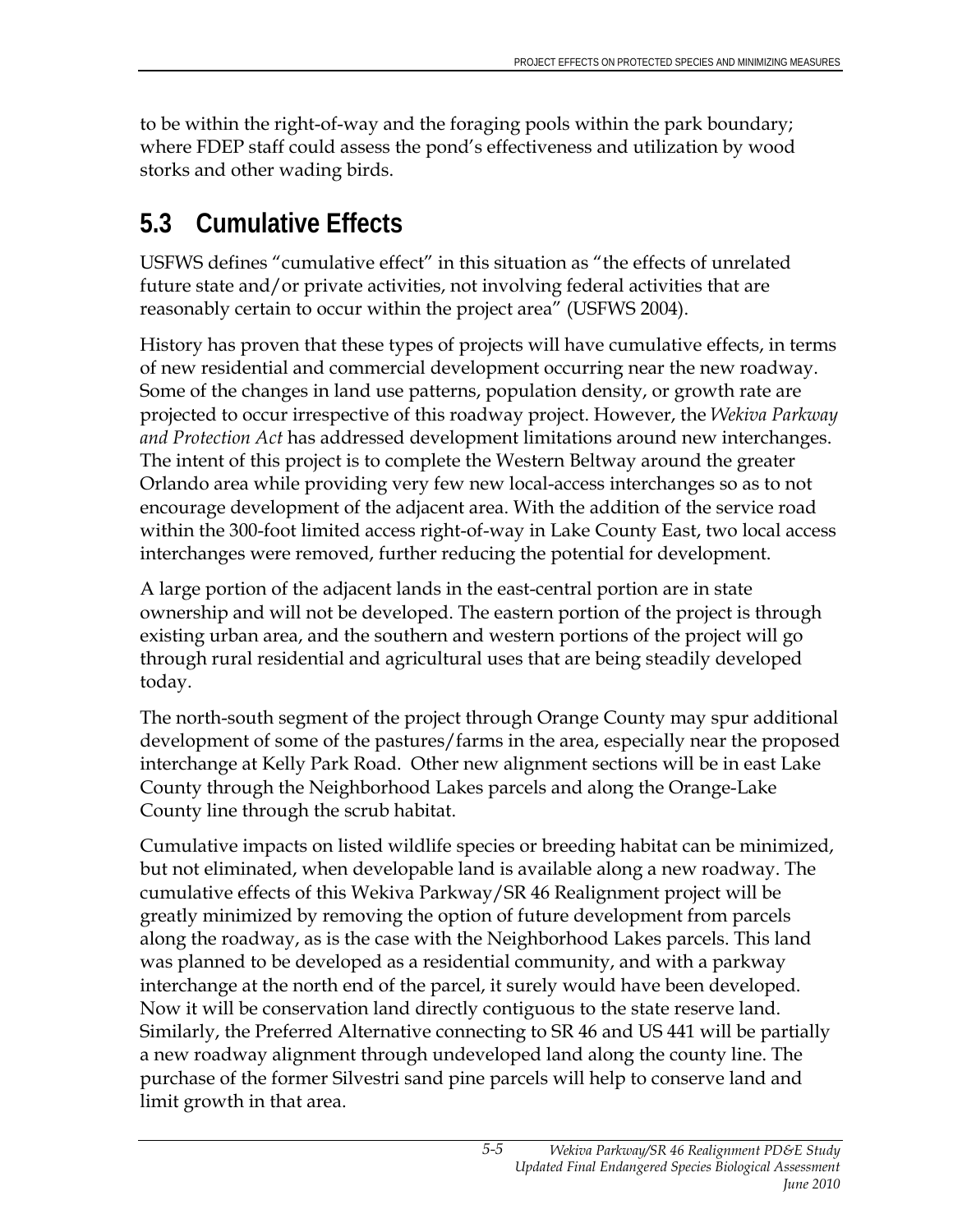Wildlife that use the lands surrounding the project area are expected to attempt to cross the roadway and some attempted crossings will not be successful, for example the Florida black bear. Numerous records of local road kill and nuisance bears have been provided by FWC. The central portion of the project corridor crosses the southern edge of the Ocala primary and secondary population range for the Florida black bear. Unsuccessful attempt to cross might interrupt regional breeding activity, breeding success, interfere with foraging activity, or might result in death of an individual animal. However the long bridges and fencing that will be constructed in the east central portion of the project will greatly improve the wildlife habitat connectivity and the effectiveness of the wildlife movement corridor between the state-owned lands that are north and south of the existing SR 46.

As documented by Roof and Wooding's study (1996) of the existing SR 46 wildlife crossing, bears used the underpasses when the openings are in forested areas with trails and paths that converge at the opening. This works well to guide the bears to the crossing while providing cover and possible foraging. Another tool that could be considered during detailed design is the installation of one-way gates in the fencing. This would enhance the underpass effectiveness by preventing animals from being trapped behind the fence, should they get onto the roadway.

Movement of wildlife between the expansive public conservation lands will be significantly enhanced over the conditions that exist today by the construction of these long bridges. Therefore, the indirect effects of this project are positive to the over wildlife habitat and to individual animals.

Indirect affects to wood storks will be eliminated by having no net loss of wetland habitat that may serve as foraging area for the stork. During detailed design, innovative approaches to stormwater treatment pond designs could potentially enhance wood stork foraging in the area. Continued discussions with USFWS, and coordination with the SJRWMD and FDEP, is recommended to investigate further the concept of combining treatment ponds with wood stork feeding areas (USFWS 2007b personal communication). The concept is to create a pre-treatment area in the right-of-way to meet rule criteria for stormwater runoff, and then direct the water to a series of staged pools farther from the road. These pools would dry in succession as the natural dry season progressed, thus concentrating fish in the last pool away from the roadside treatment area. Native trees could be planted to improve the attractiveness (to wood storks) of the foraging area, reducing the hazard of vehicular collision. It is common to see wood storks feeding in roadside ditches where firstflush pollutants accumulate. This alternative approach would provide treated water in more natural-looking ponds farther away from the roadside ditches.

Management of the ponds must be considered as well. The location of the Wekiva Parkway presents a unique opportunity to implement this alternative approach to stormwater treatment and wildlife habitat enhancement. With expansive conservation lands adjacent to the parkway, it is feasible for the pre-treatment area

*5-4*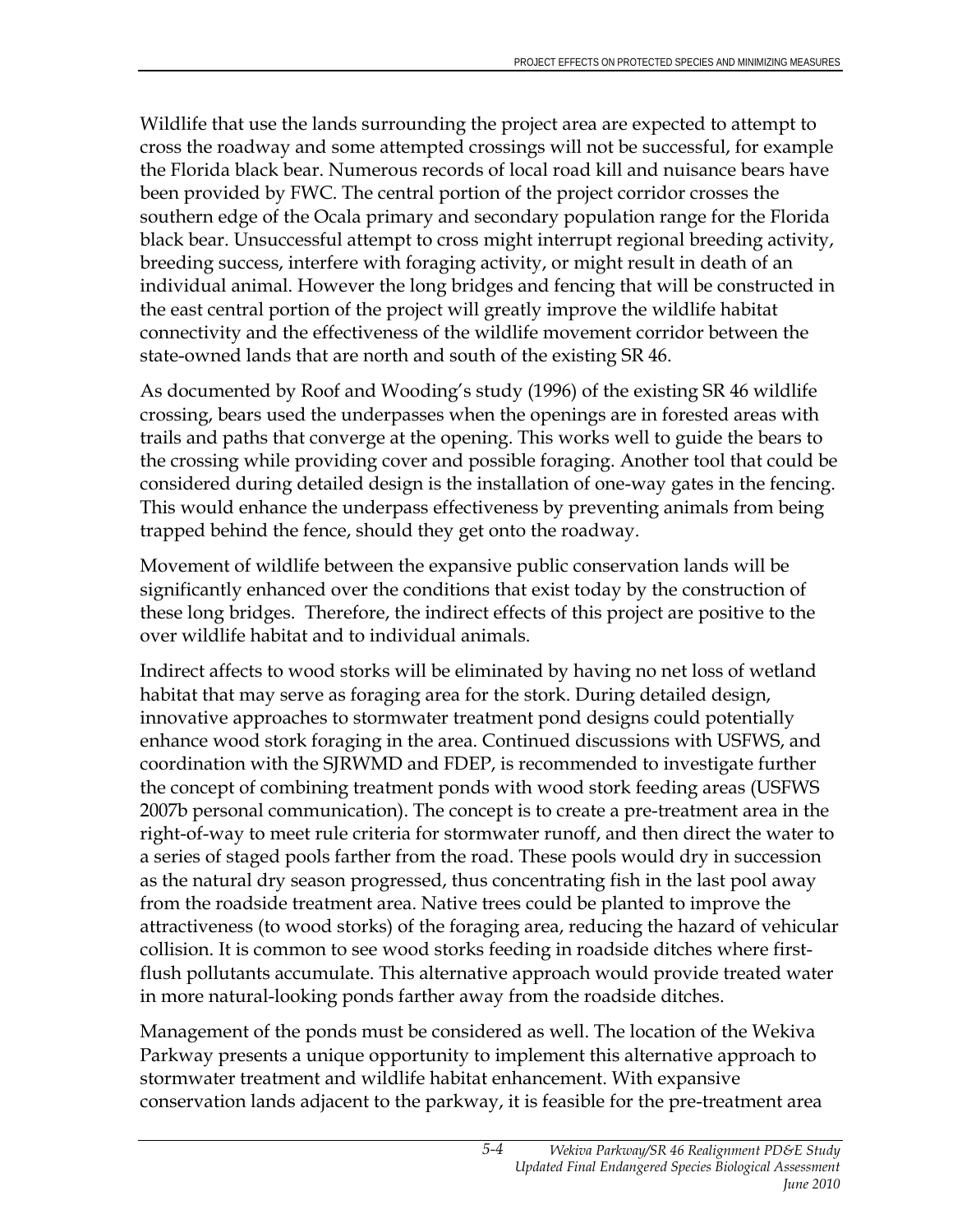Large areas of public conservation land will continue to exist in the project corridor. Four long bridges will serve as wildlife underpasses in the central portion of the project. This will enhance habitat connectivity of the wildlife corridor between public lands for large and small animal species.

A variety of potential foraging habitat for the Florida sandhill crane exists in the project area, and much of that is in conservation lands or in newly acquired conservation land. With avoidance of the known nesting marshes and other large marshes with potential as nesting locations, adverse impacts to the Florida sandhill crane can be minimized. Further minimization may be possible during detailed design and permitting through innovative design of stormwater ponds that incorporate islands.

Additionally, as a mitigating measure to potential impacts to these state listed species and habitat, the Neighborhood Lakes parcels previously discussed will be conserved. With avoidance to the extent possible and with adequate mitigation for unavoidable impacts, the project may affect, but is not expected to adversely affect, the continued existence of the gopher tortoise, Florida mouse, short-tailed snake, Florida pine snake, burrowing owl, and sandhill crane.

#### **5.1.3 Important Habitats Potentially Affected**

Ambient water quality in adjacent wetlands and surface waters will be maintained, or improved, by the stormwater treatment systems proposed. Therefore, the project is not expected to have any negative direct or indirect impacts to EFH, Special Waters, or Important Manatee Areas downstream of the project limits.

Direct effects to public conservation lands (state park and state forest) will occur due to right-of-way taking. The acreage of this taking has been minimized as much as possible. This is being off-set by acquiring large, contiguous tracks of land that will expand the state park boundary by more acreage than was taken. Additionally, constructing the long bridges between the state park and state forest will result in less fragmentation of contiguous habitat and open up the wildlife movement corridor between the state conservation lands. The net effect is a positive one.

## **5.2 Indirect Effects**

Indirect effects are defined as effects that are caused by the proposed action and are later in time or farther removed in distance from the action, but still are reasonably certain to occur. Indirect effects to individuals or habitat that would occur later in time include those that would affect a species food supply (USFWS 2004).

This project is expected to have some indirect impact on federal and state listed wildlife species because these species have been documented to use the surrounding area. Shifting the Preferred Alternative to the edge of habitats has reduced the fragmentation effect on wildlife habitat.

*5-3*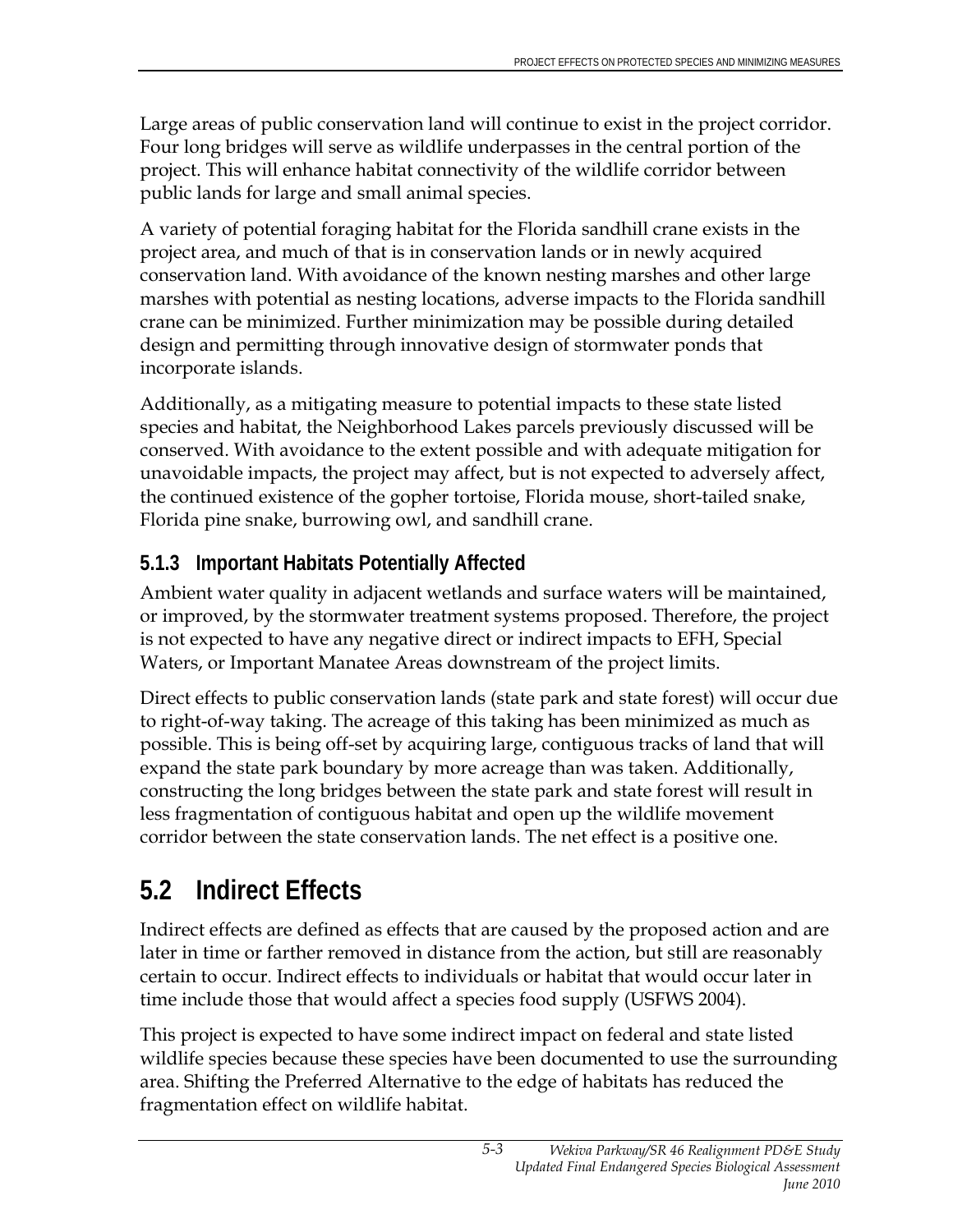underpasses for the indigo and sand skink. This project may affect, but is not expected to adversely affect, any regional populations of the Florida scrub jay or sand skink.

Because the eastern indigo snake is known to occur in a variety of dry, mesic, or wet habitats, open or forested, it can occur in many places along the project corridor. Its continued existence in the area is assured through large contiguous tracts of natural habitat. Large areas of public conservation land will continue to exist in the central portion of the project corridor. Wildlife underpasses (long bridges) will be constructed as a part of this Wekiva Parkway project to serve a variety of large and small wildlife species, and will be located to maximize effectiveness as a natural connection between the conservation lands. Additionally, as a mitigating measure to potential impacts to the eastern indigo snake and its habitat, the entire 1,619-acre Neighborhood Lakes property was acquired by the State and the Expressway Authority and, except for approximately 166 acres needed for Wekiva Parkway right-of-way, will be designated as conservation land. To minimize potential impacts to the eastern indigo snake or its habitat during construction of the roadway, standard protection measures for the eastern indigo snake (refer to **Appendix D**) will be implemented; thereby, this project may affect, but is not expected to adversely affect, any regional populations of the eastern indigo snake.

### **5.1.2 State Listed Species Potentially Affected**

State listed species that may be directly impacted by roadway or pond construction include gopher tortoise, Florida mouse, short-tailed snake, Florida pine snake, burrowing owl, and Florida sandhill crane.

The gopher tortoise, Florida mouse, and burrowing owl require fire-maintained habitats were grasses and short herbaceous plants are allowed to grow (FNAI 2001). Open sandy patches are essential to the gopher tortoise, short-tailed snake, and Florida pine snake. The mouse is often a co-inhabitant of the tortoise burrow. Similarly, the snakes or owl at times may rely on old burrows of the gopher tortoise for shelter. Because the short-tailed snake and Florida pine snake spend much of the time below ground, their presence is difficult to detect. Protecting gopher tortoise burrows and suitable habitat is good protection for the short-tailed snake, Florida pine snake, Florida mouse, and burrowing owl as well as the federal listed species (indigo snake and sand skink) previously discussed.

In preparation of the permit application, field surveys would be needed to confirm the presence of gopher tortoise and its burrow inhabitants in appropriate uplands that may be displaced by the roadway. Preliminary investigation results indicate that some gopher tortoise burrows will be impacted for the Preferred Alignment through the Neighborhood Lakes parcels. On-site relocation is feasible, and may be recommended by FWC during detailed design and permitting.